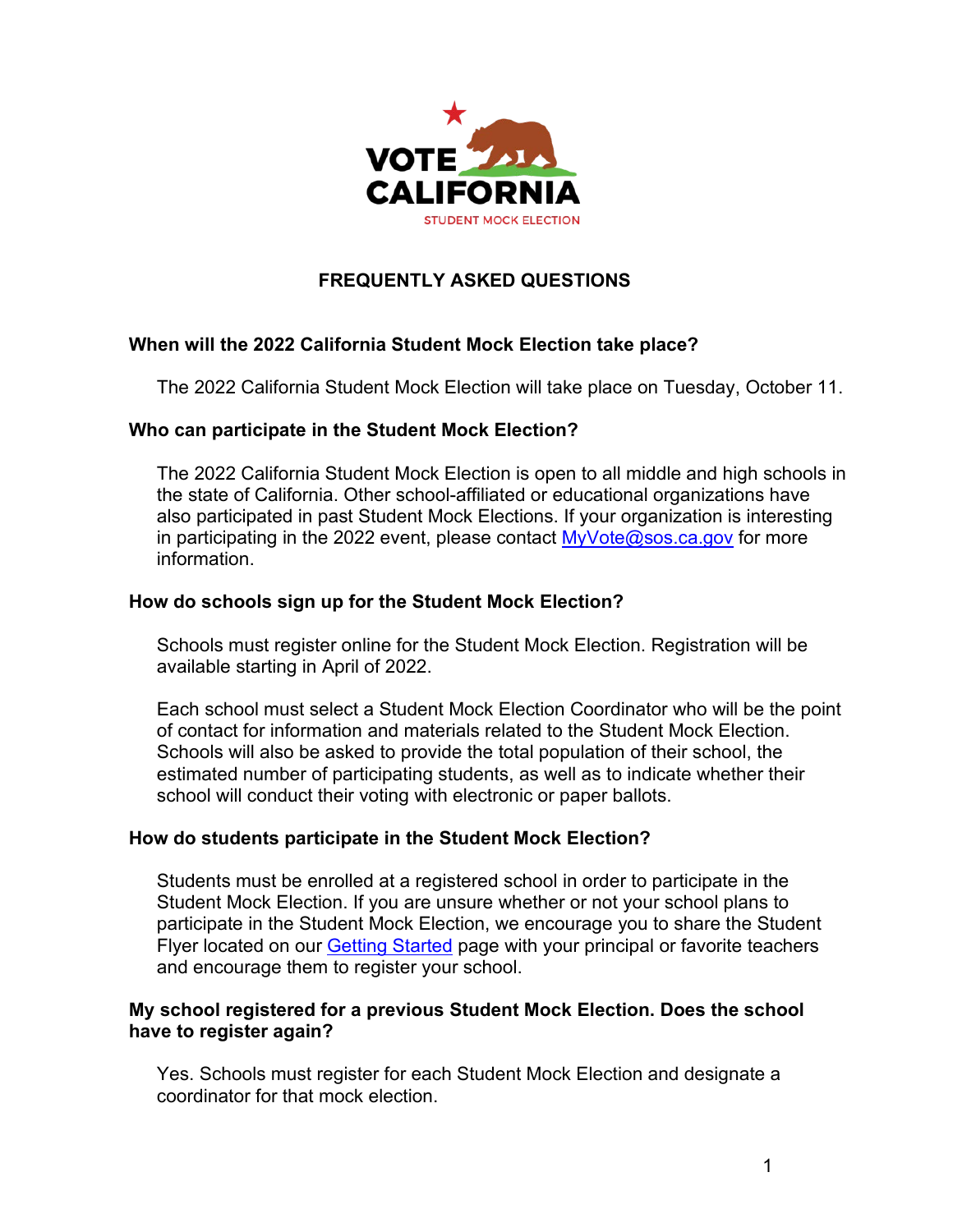#### **Is there a deadline to register for the Student Mock Election?**

There are two important deadlines for the Student Mock Election.

September 19, 2022, is the last day to register and receive a Student Mock Election Supply Kit in the mail, if requested. Schools that register after September 19 will receive instructions allowing them to download and print Student Mock Election materials from our website.

October 5, 2022, is the last day to register for the Student Mock Election.

### **How does Student Mock Election voting take place?**

Schools can conduct their voting electronically or in person. If you are conducting voting in person, you can set up polling locations on campus or have students vote in their classrooms. If you want to conduct your voting electronically, the Secretary of State Student Mock Election team will provide both a Google Forms and an interactive PDF version of the ballot along with voting instructions.

Whether you conduct your voting electronically or in person, vote tallies must be submitted to your Student Mock Election Coordinator, who will enter the schoolwide total on the Student Mock Election website. For more ideas about how to make the voting experience educational and engaging for your students, visit [Ideas](https://www.sos.ca.gov/elections/studentmockelection/find-ideas)  [for Your Mock Election.](https://www.sos.ca.gov/elections/studentmockelection/find-ideas)

### **How do schools report their Student Mock Election voting results?**

Schools may use the *School Vote Reporting Form* to tabulate their school-wide voting results at the conclusion of their mock election. If voting is taking place in classrooms, schools are welcome to create their own classroom reporting forms or distribute copies of the *School Vote Reporting Form* for each teacher. However, results will need to be combined into campus-wide totals before they are submitted to the Secretary of State's Office.

The mock election coordinator for each school will need to log on to their account and enter their results. For more details, please visit the Instructions for Tabulating and Reporting on our Tools for Success page.

#### **What if my school can't vote on Tuesday, October 11?**

Early voting will be available for the Student Mock Election beginning on October 1, 2022. Schools may begin reporting their results on this date by logging in to their account on the Student Mock Election website.